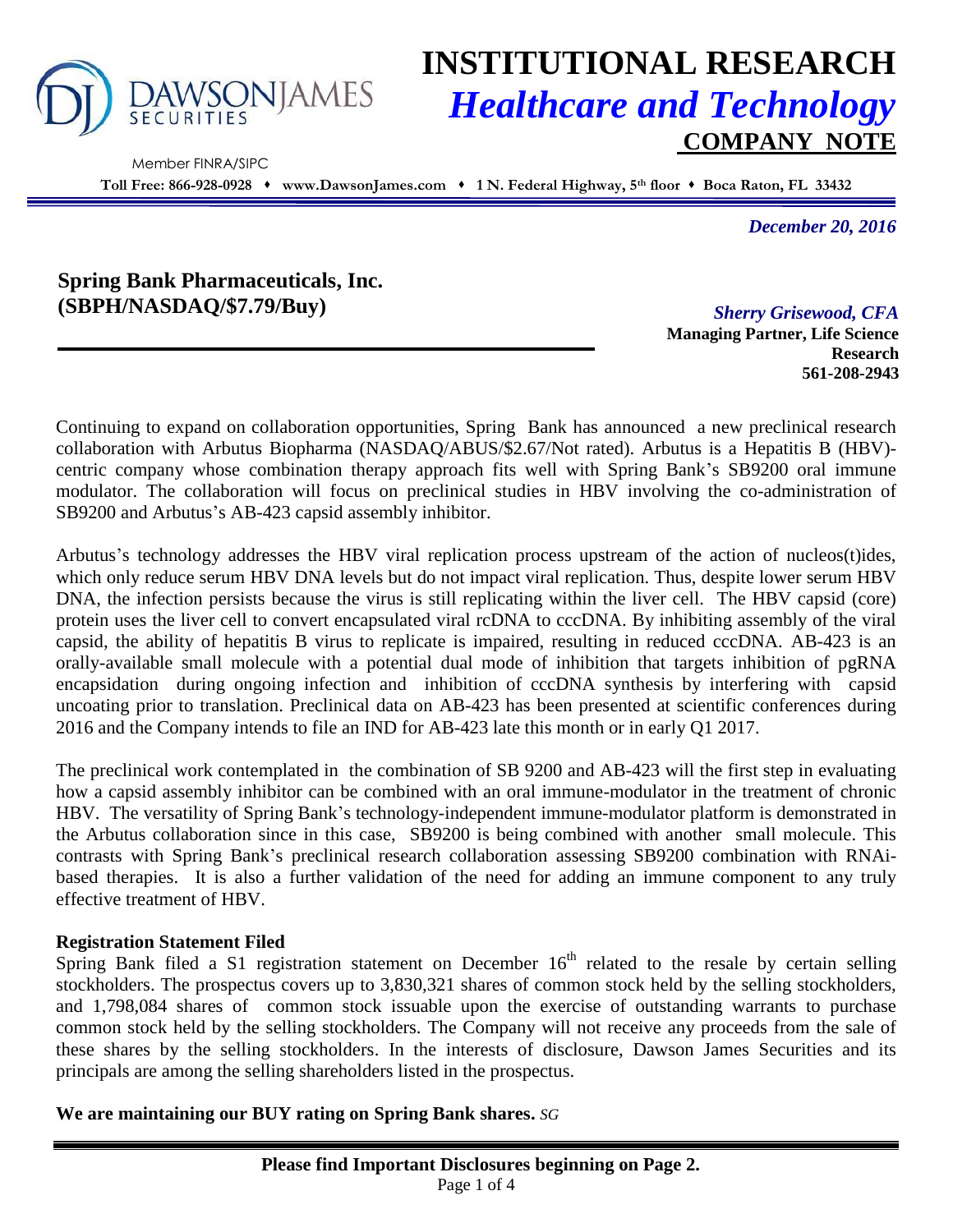

Company Notes provide current information we believe might be noteworthy to investors regarding the subject companies. Company Notes are not intended to be complete research reports. More detailed information concerning the rated companies referenced in this Note, including the full reports, basis for price targets and other disclosures, may be found at: [http://dawsonjames.com/research\\_coverage.](http://dawsonjames.com/research_coverage)

#### **Important Disclosures:**

Dawson James Securities, Inc. (the "Firm") is a member of the Financial Industry Regulatory Authority ("FINRA") and the Securities Investor Protection Corporation ("SIPC").

The Firm does not make a market in the securities of the subject companies. The Firm has engaged in investment banking relationships with SBPH in the prior 12 months, as a manager or co-manager of a public offering and has received compensation resulting from those relationships. The Firm may seek compensation for investment banking services in the future from each of the subject companies. The Firm may have received other compensation from the subject companies in the last 12 months for services unrelated to investment banking.

Neither the research analyst(s) whose name appears on this report nor any member of his (their) household is an officer, director or advisory board member of these companies. The Firm and/or its directors and employees may own securities of the company(s) in this report and may increase or decrease holdings in the future. As of November 30, 2016, the Firm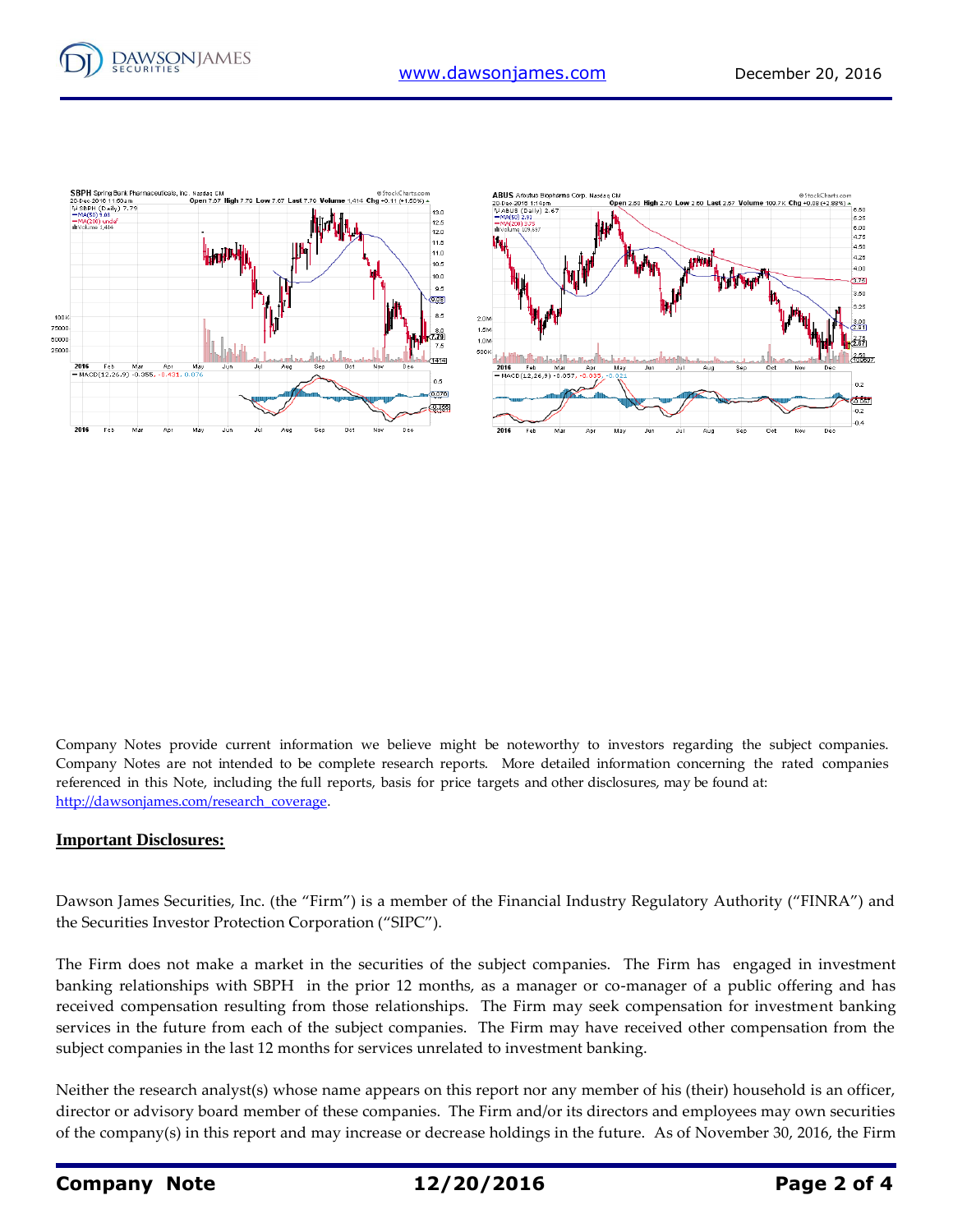as a whole did not beneficially own 1% or more of any class of common equity securities of any of the subject company (s) of this report. The Firm, its officers, directors, analysts or employees may effect transactions in and have long or short positions in the securities (or options or warrants related to those securities) of the companies subject to this report. The Firm may effect transactions as principal or agent in those securities.

Analysts receive no direct compensation in connection with the Firm's investment banking business. All Firm employees, including the analyst(s) responsible for preparing this report, may be eligible to receive non-product or service specific monetary bonus compensation that is based upon various factors, including total revenues of the Firm and its affiliates as well as a portion of the proceeds from a broad pool of investment vehicles consisting of components of the compensation generated by investment banking activities, including but not limited to shares of stock and/or warrants, which may or may not include the securities referenced in this report.

Although the statements in this report have been obtained from and are based upon recognized statistical services, issuer reports or communications, or other sources that the Firm believes to be reliable, we cannot guarantee their accuracy. All opinions and estimates included in this report constitute the analyst's judgment as of the date of this report and are subject to change without notice.

The securities of the company discussed in this report may be unsuitable for investors depending on their specific investment objectives and financial position. This report is offered for informational purposes only, and does not constitute an offer or solicitation to buy or sell any securities discussed herein in any jurisdiction where such would be prohibited. Additional information is available upon request.

## **Ratings Definitions:**

- 1) **Buy**: the analyst believes the price of the stock will appreciate and produce a total return of at least 20% over the next 12-18 months;
- 2) **Neutra**l: the analyst believes the price of the stock is fairly valued for the next 12-18 months;
- 3) **Sel**l: the analyst believes the price of the stock will decline by at least 20% over the next 12-18 months and should be sold.

The following chart reflects the range of current research report ratings for all companies followed by the analysts of the Firm. The chart also reflects the research report ratings relating to those companies for which the Firm has performed investment banking services.

|                             | <b>Company Coverage</b> |            | <b>Investment Banking</b> |             |
|-----------------------------|-------------------------|------------|---------------------------|-------------|
| <b>Ratings Distribution</b> | # of Companies          | % of Total | # of Companies            | % of Totals |
| Market Outperform (Buy)     |                         | 33%        |                           | 50%         |
| Market Perform (Neutral)    |                         | 0%         |                           | 0%          |
| Market Underperform (Sell   |                         | 0%         |                           | 0%          |
| Rating Suspensions*         |                         | 67%        |                           | 100%        |
| Total                       |                         | 100%       |                           | 83%         |

\*Suspensions are ratings under review for possible change due to unusual market-moving news, and/or analyst departure/change

**Company Note 12/20/2016 Page 3 of 4**